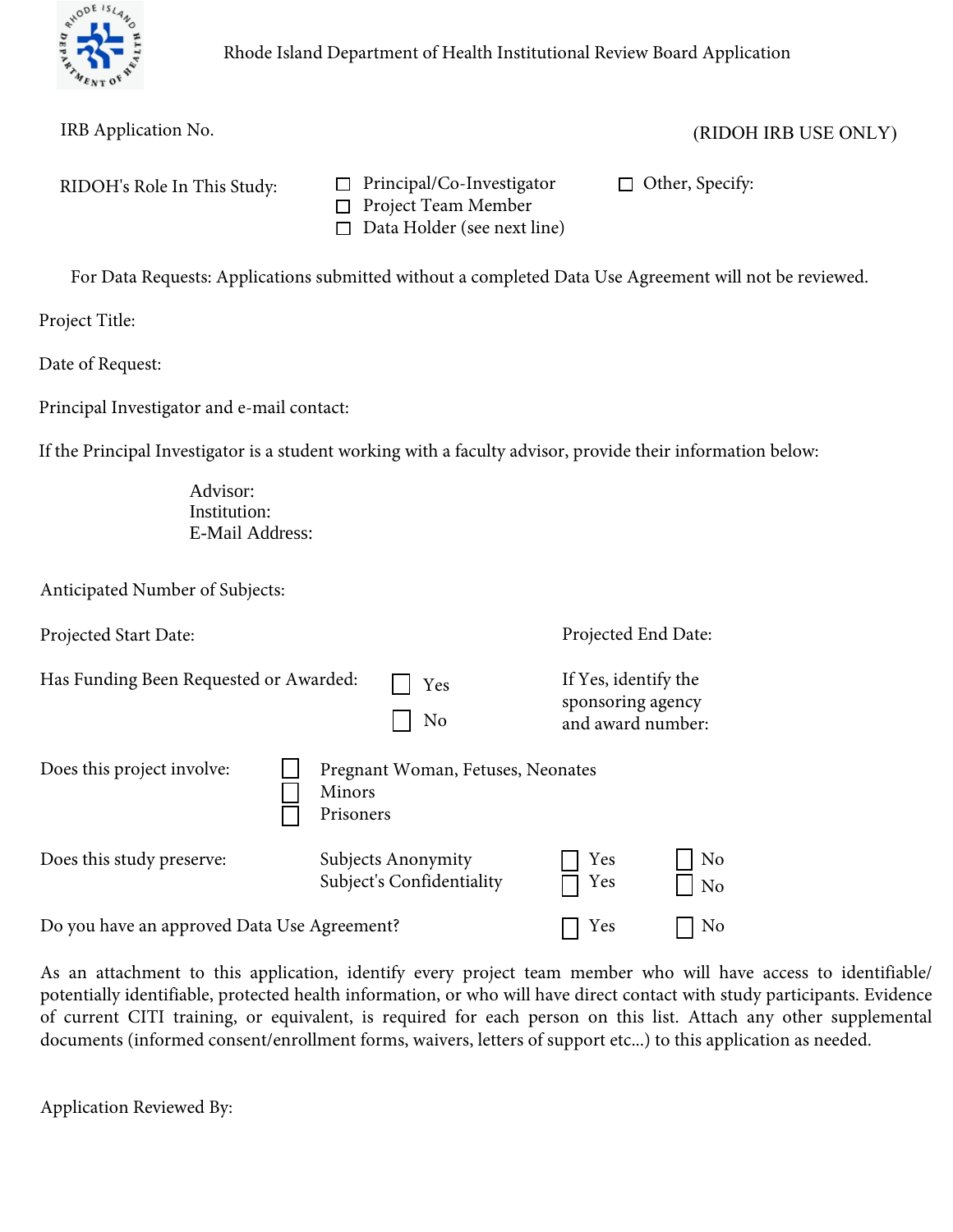Complete all sections unless otherwise indicated. Attach continuation pages as needed.

1. Describe the Principal Investigator's professional qualifications to do the research, including a description of any necessary support services and facilities:

2. What is the purpose of the project? Include any expected scientific benefits to be gained.

3. Is this study being conducted to answer a public health question or will the results of this study be used to influence/direct public health policies or regulations? If yes, please explain:

4. What are the potential benefits of the research, if any, to the individual human subjects, the community, or society.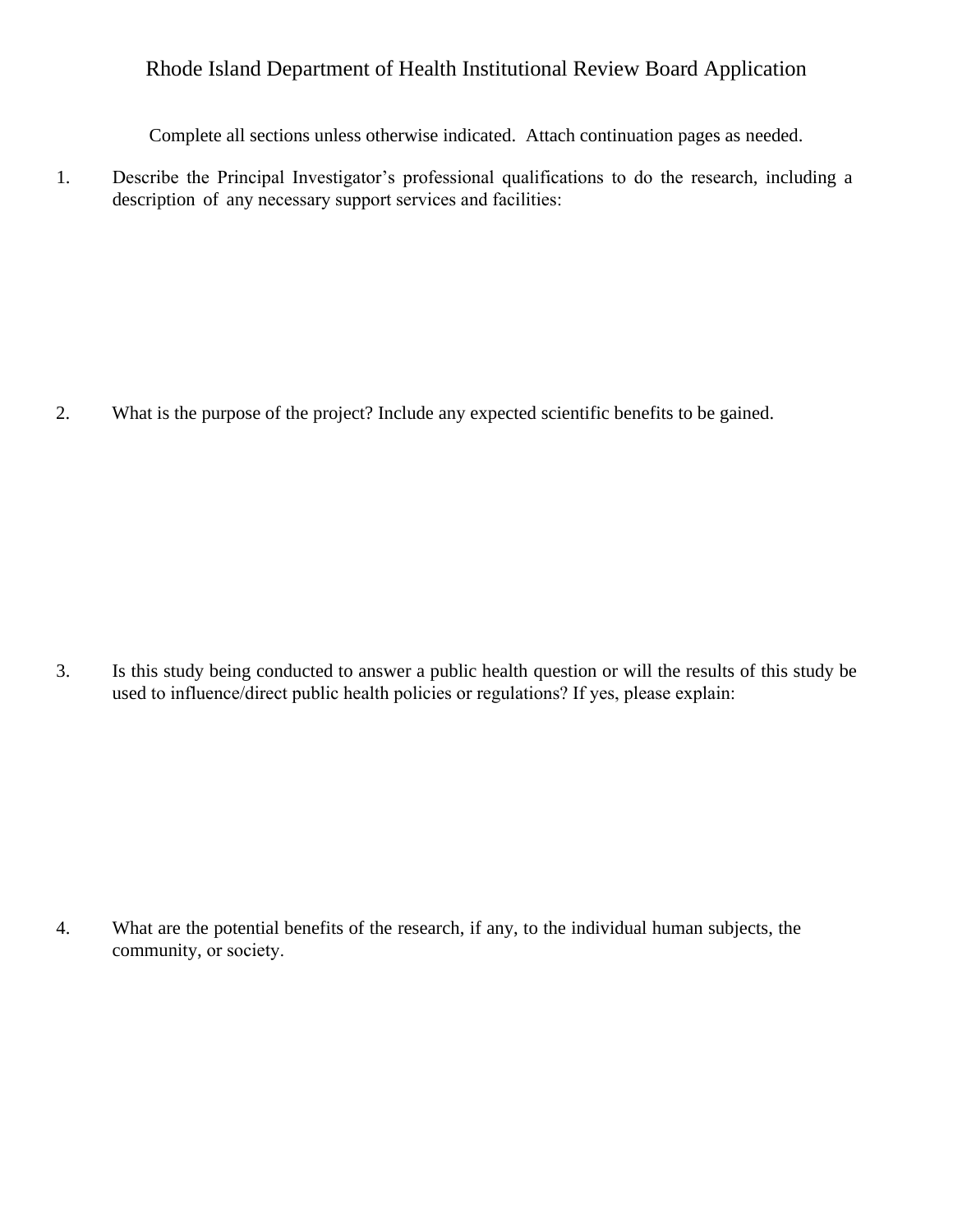5. Are certain potential human subjects excluded? If yes, please describe criteria for exclusion:

6. If applicable, provide justification for the inclusion of any vulnerable population (i.e. pregnant women, fetuses, children, prisoners).

7. Describe the study design. If necessary, discuss the appropriateness of research methodologies..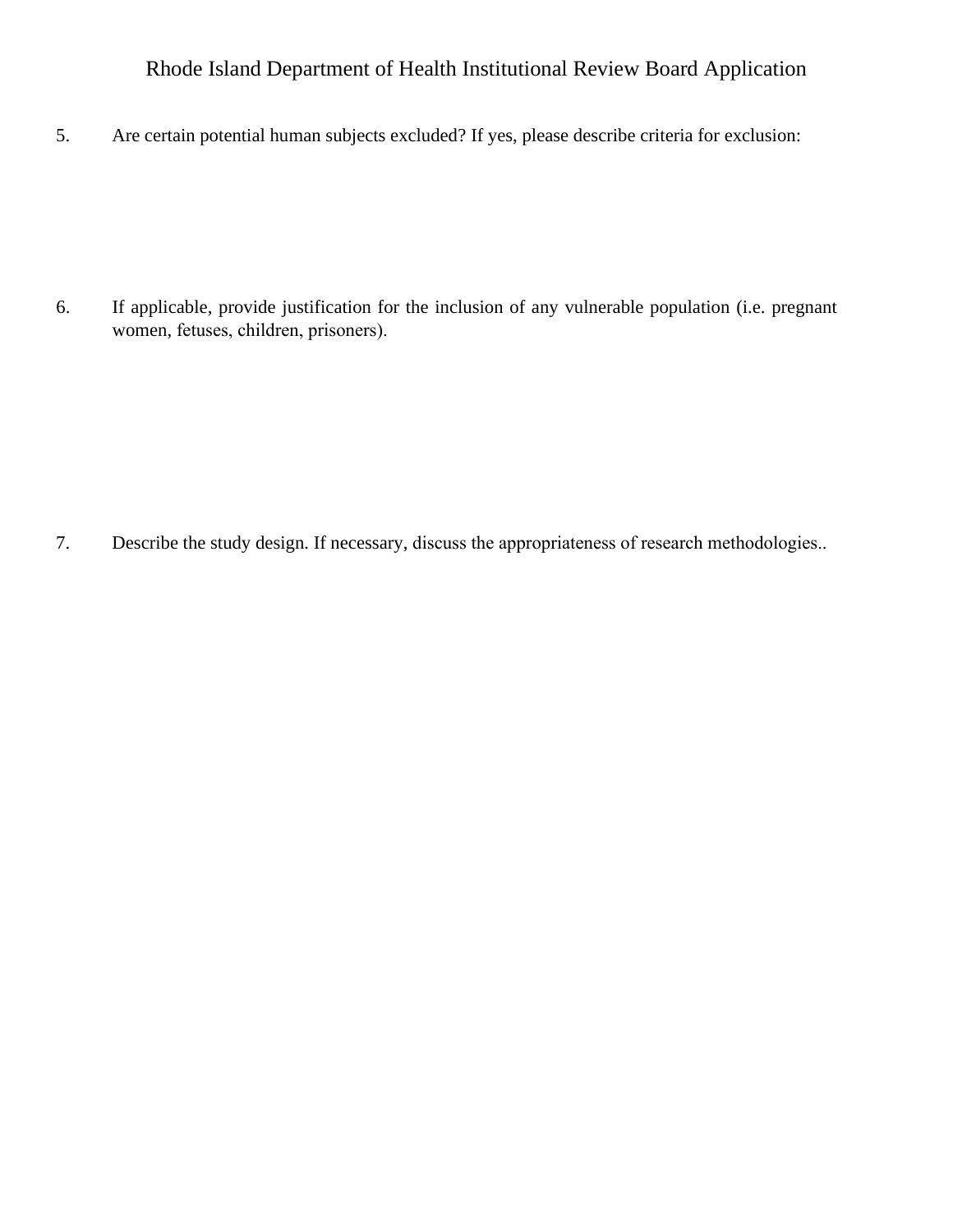8. Describe the procedures to be performed on human subjects.

9. Indicate below whether or not any personally identifiable data will be generated or received by the research team. If applicable, provide a justification for the use of identifiable information. List each member of the research team that will have access to identifiable data and explain why that access is necessary.

10. Describe all potential risks of harm to subjects, subjects' families, the community, or society, including those related to any proposed use of personally identifiable data.

11. What are the provisions for managing adverse reactions, outcomes, or events resulting from participation in the research?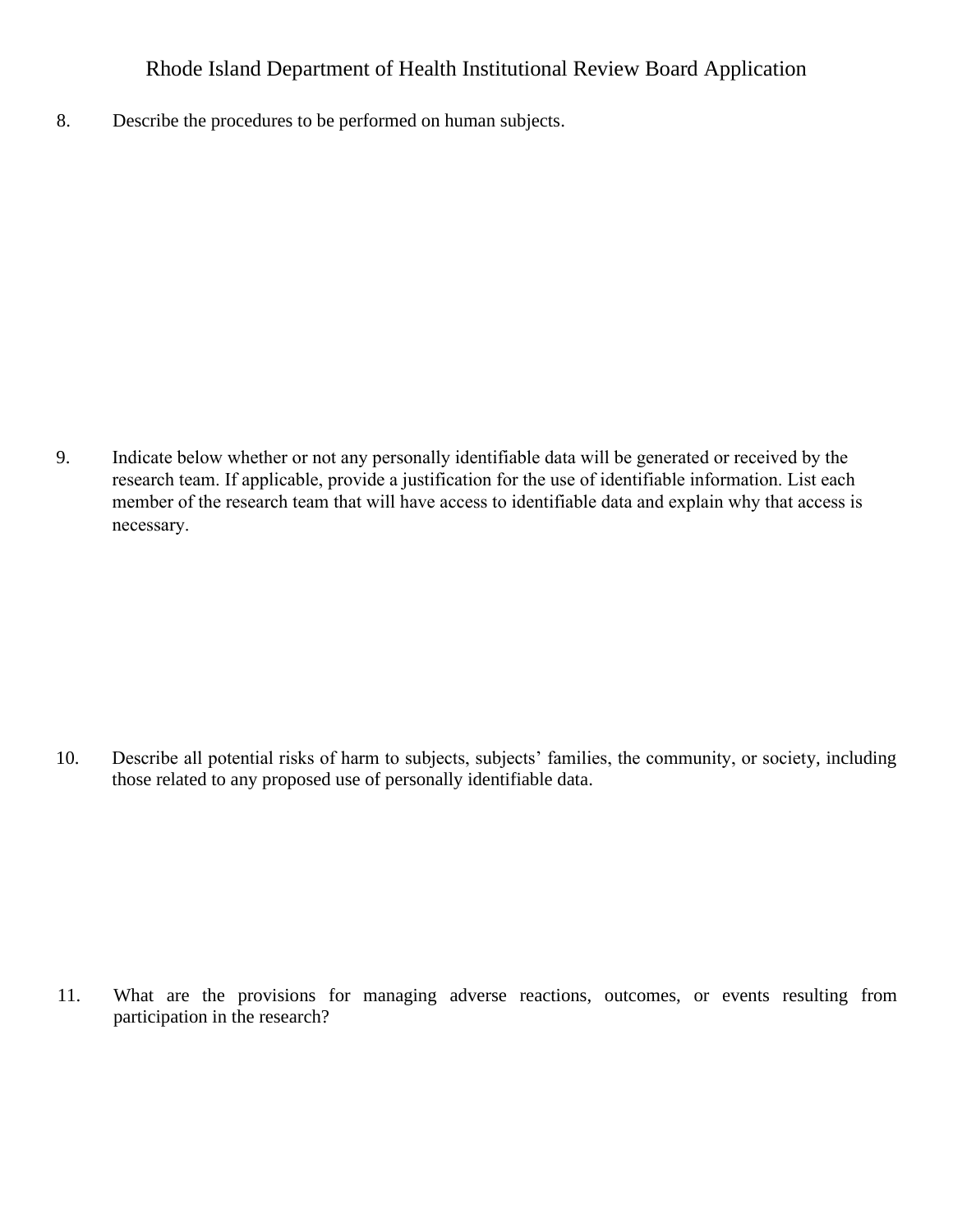12. What provisions are being made for the protection of confidential information related to the human subjects? (See Guidance document, page 10, Confidentiality, Privacy and Research Risk)

13. Describe the informed consent process including procedures for documenting informed consent, addressing language barriers, and subject autonomy concerns. Attach a final copy of your informed consent document to this application. If the PI is seeking "verbal informed consent" then attach a final copy of the script project members will be utilizing.

- 14. What are the costs to subjects for their participation in the study, if any?
- 15. What compensation will subjects receive for their participation, if any?

16. What are the procedures for protection, erasure, or destruction of confidential data when the project ends?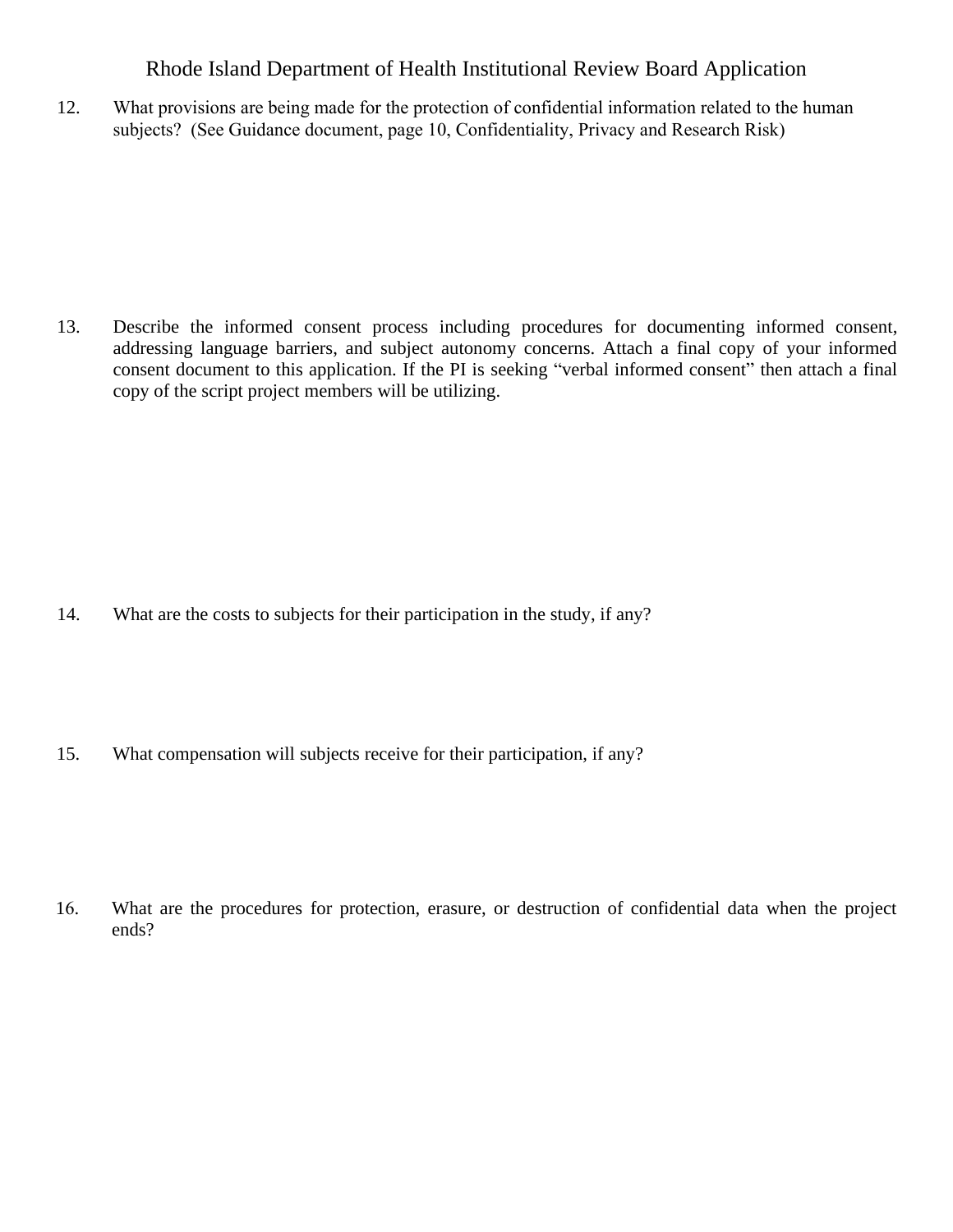17. Generalizable knowledge is information contributing to the expansion of a scientific field or discipline. Will the conclusions drawn from this study 1) be applicable to a larger population beyond the project's targeted demographic and/or 2) be used to develop, test, or support scientific theories or public policy. If yes, please explain the applicability of either 1 or 2:

19. Is the proposed work 1) being used to evaluate the effectiveness of a current public health program and/or 2) serving as an exploratory study to determine if RIDOH, as the State's Public Health Authority, needs to amend current policies, or implement new ones, to address a potential public health concern? If yes, please explain the applicability of either 1 or 2: